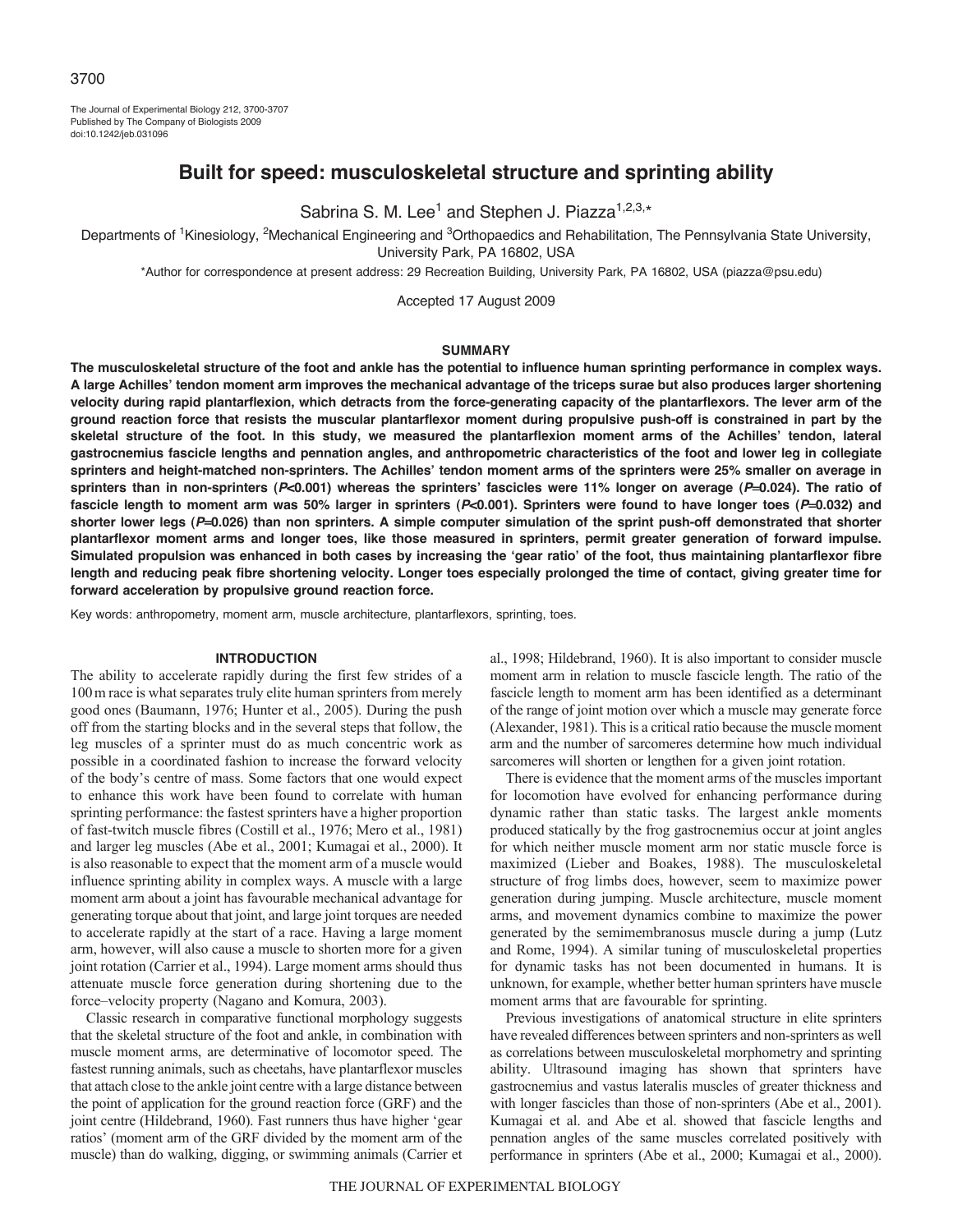Longer muscle fibres have more sarcomeres and thus for a given fibre shortening velocity, the individual sarcomere shortening velocities would be slower in a longer fibre. At a given fibre shortening velocity, each sarcomere in a longer fibre would operate closer to isometric and thus would be able to generate more force, owing to the forcevelocity property. Furthermore, for a given intrinsic sarcomere maximum shortening velocity, a longer fibre has a greater fibre maximum velocity ( $v_{\text{max}}$ ) because the sarcomere shortening velocities are additive (Bodine et al., 1982; Burkholder et al., 1994; Kumagai et al., 2000; Sacks and Roy, 1982). Alexander suggested that muscles with long fibres were suited for performing work during acceleration in dogs (Alexander, 1974). Pennation angle has been shown to have a weak correlation with force or speed production, and mainly influences the manner in which the fibres are packed within muscle to maximize force output (Burkholder et al., 1994). Although longer fibres and greater pennation would be expected to increase force for a given muscle shortening velocity, if tendon deformation is ignored, variation in muscle moment arm determines the change in muscle fibre length for a given joint rotation. Muscle moment arm thus has the potential to modulate the force production that would be useful to an accelerating sprinter. If a muscle with longer fibres has a proportionally greater moment arm, then the shortening velocity of the sarcomeres will be unaffected by the difference in fibre length. Conversely, short muscle moment arms may accentuate the benefits of long muscle fibres during a concentric contraction by reducing sarcomere shortening velocities.

There have been no studies of the muscle moment arms of sprinters, but there have been investigations of the Achilles' tendon moment arms of distance runners. Rosager et al. estimated moment arms from magnetic resonance imaging (MRI) and found no significant difference in moment arm between runners and nonrunners (Rosager et al., 2002). Scholz et al., however, recently reported a strong correlation between moment arm and energetic cost during running in a study in which moment arms were determined by measuring the distance between the ankle and the tendon externally (Scholz et al., 2008). The authors used a mathematical model to explain how short moment arms should lead to increased storage of elastic energy in the Achilles' tendon and thus reduce metabolic energy consumption, although a link was not established between heel length and running performance.

The purpose of the present study was to measure the plantarflexion moment arms of the Achilles' tendon, plantarflexor muscle architecture parameters, and foot and ankle anthropometric characteristics in sprinters and non-sprinters. As in previous studies, the fascicle length and pennation angle of the gastrocnemius muscle were determined from ultrasound images but we were able to examine these results along with moment arms measured in the same subjects. A simple mathematical model was used to simulate a sprinter's push-off during the first steps of a race in order to quantify the contribution of plantarflexor moment arm and foot structure to propulsive impulse.

# **MATERIALS AND METHODS Participants**

Twelve collegiate sprinters and 12 height-matched non-athletes not engaged in competitive sports participated in the study (Table1). Seven of the sprinters were specialists in the 100m (or long jumpers who trained with sprinters) who had self-reported personal best times ranging from 10.7 to 12.3s, and the other five had 200m times between 23.3 and 24.0s. Participants gave informed consent and all procedures were approved by the Institutional Review Board of The Pennsylvania State University.

#### **Ultrasonography**

Ultrasonography was used to collect images of the lateral gastrocnemius and Achilles' tendon from which musculoskeletal structural properties were estimated. To determine muscle fascicle lengths and pennation angles, B-mode ultrasonography (Aloka 1100; transducer: SSD-625, 7.5 MHz and 39mm scan width; Wallingford, CT, USA) was used to capture images from the central region of the right lateral gastrocnemius muscle (Fig.1) while each participant stood quietly in anatomical position with the probe aligned along the muscle belly. The lateral gastrocnemius muscle was chosen primarily because it is superficial but also because it has the longest fascicle lengths of any of the triceps surae, thus giving it greater potential to generate force during explosive movements requiring higher shortening velocity (Kumagai et al., 2000). Ultrasound aqueous gel was applied to the skin to enhance propagation of the ultrasonic waves. Ultrasound images were enhanced and digitized using routines custom-written in MATLAB (Mathworks, Inc; Natick, MA, USA). The pennation angle was measured as the angle between the fascicular path and the deep aponeurosis (Abe et al., 2001; Abe et al., 2000; Kumagai et al., 2000). Fascicle length *l*<sup>f</sup> was estimated using the muscle thickness *t*, the distance between the superficial and deep aponeuroses, and the pennation angle  $\theta$ according to  $l_f = t/\sin\theta$  (Abe et al., 2001; Abe et al., 2000; Kumagai et al., 2000). Measurements were repeated on a second day for three non-sprinter subjects to assess reliability; average differences in fascicle length and pennation angle were 1.2mm and 0.5deg., respectively.

Ultrasound imaging was also used to determine tendon excursion during ankle plantarflexion in order to compute the plantarflexion

|  |  |  |  |  | Table 1. Anthropometric characteristics and ages of the sprinter and non-sprinter subjects |  |
|--|--|--|--|--|--------------------------------------------------------------------------------------------|--|
|--|--|--|--|--|--------------------------------------------------------------------------------------------|--|

|                                                | Sprinters      | Non-sprinters   | P-value |  |
|------------------------------------------------|----------------|-----------------|---------|--|
| Stature (cm)                                   | 181.4±8.0      | $180.9{\pm}7.6$ | 0.874   |  |
| Body mass (kg)                                 | 77.0±6.5       | 76.8±9.5        | 0.954   |  |
| Age (years)                                    | $19.3 \pm 1.2$ | $25.4 \pm 2.8$  | < 0.001 |  |
| Fibular head to lateral malleolus (cm)         | $41.1 \pm 2.6$ | $44.1 \pm 3.5$  | 0.026   |  |
| Heel to toe (cm)                               | $27.4 \pm 1.1$ | $26.9 \pm 2.0$  | 0.473   |  |
| Heel to 1st metatarsal head (cm)               | $19.2 + 0.9$   | $19.5 + 1.6$    | 0.485   |  |
| Heel to lateral malleolus (cm)                 | $5.5 + 0.7$    | $5.6 \pm 0.3$   | 0.594   |  |
| Lateral malleolus to 1st metatarsal head* (cm) | $13.7 + 0.7$   | $13.9 + 1.4$    | 0.589   |  |
| Lateral malleolus to toe* (cm)                 | $21.9 + 0.9$   | $21.3 \pm 1.8$  | 0.305   |  |
| First metatarsal head to toe* (cm)             | $8.2 \pm 1.0$  | $7.3 \pm 0.9$   | 0.032   |  |
|                                                |                |                 |         |  |

Values are means ± 1 s.d. *P*-values are for two-tailed *t*-tests for mean differences between groups. \*These quantities were not measured directly, but were derived by subtraction from measured quantities.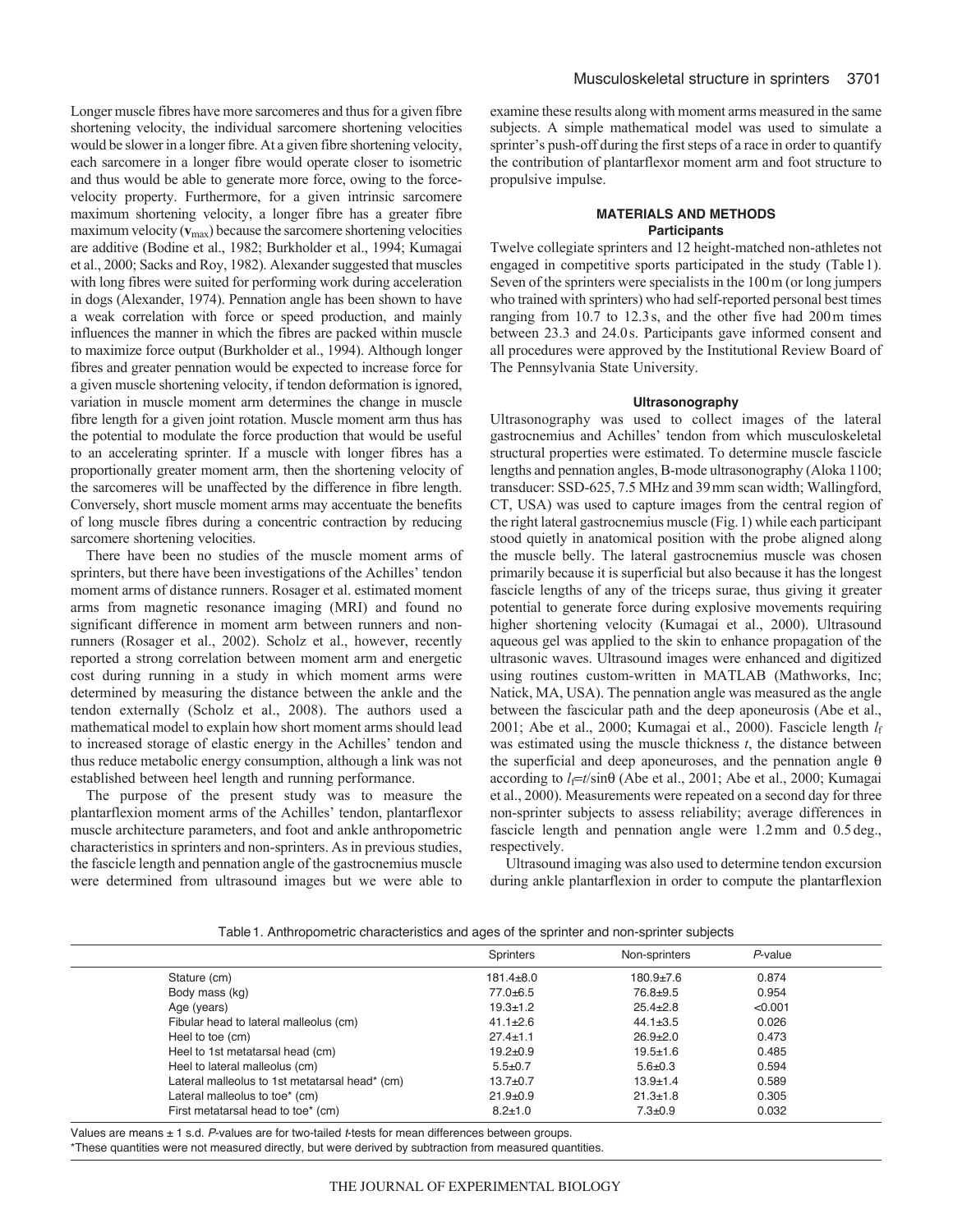## 3702 S. S. M. Lee and S. J. Piazza



Fig. 1. Ultrasound image of the lateral gastrocnemius. The arrow indicates the musculotendinous junction, the landmark used for tracking excursion of the Achilles' tendon during applied ankle rotation.

moment arm of the Achilles' tendon. Each participant sat with the right knee fully extended and the thigh held in place with respect to the base of the test apparatus (Fig.2). The right foot was secured with Velcro<sup>®</sup> straps to a foot platform that was hinged so that it rotated in the sagittal plane. The hinge axis was directed mediolaterally and was approximately aligned with the malleoli, and a potentiometer (Midori Precisions, CP-2FK, Tokyo, Japan; repeatability  $\pm 0.005\%$ , linearity  $\pm 1\%$ ) attached to the foot platform was used to record the ankle joint rotation. Potentiometer voltages were linear with platform rotation (calibration coefficient 68.9 deg./1 V;  $R^2$ =0.9991) and were recorded using a data acquisition system consisting of a National Instruments analogue to digital (A/D) converter (Dataq Instruments, DI, 148U, OH, USA) and a personal computer. The A/D converter had a measurement range of  $\pm 10$  V and resolution of  $\pm$ 19.5 mV and a maximum sample rate of 240 Hz. The data acquisition software (Windaq/Lite, Dataq Instruments, OH, USA) averaged the signal such that the output had a resolution of  $\pm 2$  mV.

During a trial, one experimenter manually rotated the foot from approximately 10deg. dorsiflexion to 20deg. plantarflexion in 3s while a second experimenter held the ultrasound probe against the skin longitudinally on the posterior distal third of the leg at the appropriate musculotendinous junction, where the gastrocnemius muscle inserts into the Achilles' tendon. Ultrasound images captured at 30Hz during each trial were digitized and saved to a personal computer with a frame grabber card (Scion Corporation, LG-3, Frederick, MD, USA) with the imaging software, Scion Imaging



Fig. 2. Schematic diagram of the apparatus used to apply foot rotations. The subject's right foot was strapped to a platform (P) that was rotated manually from dorsiflexion to plantarflexion about a mediolateral axis (A) with respect to the base of the apparatus (B) by one experimenter while sagittal plane rotation was recorded using a potentiometer and a second experimenter held an ultrasound probe (U) against the shank. The ultrasound probe was fitted into a custom-made foam pad that reduced slipping of the probe along the skin. The thigh was held in place relative to the base by a padded aluminium arch (T).

(Scion Corporation). Participants were instructed to plantarflex maximally during these trials to minimize artefacts resulting from variation in tendon tension during the movement (Maganaris et al., 1998a). Tendon excursion was measured as the displacement of the musculotendinous junction computed from the ultrasound images using an automated algorithm for tracking image features between frames (Lee et al., 2008). Five foot rotation trials were performed for each participant.

The plantarflexion moment arm of the Achilles' tendon was calculated as the first derivative of tendon excursion *versus* joint angle (An et al., 1984). Achilles' tendon excursions were generally linear with respect to ankle angle, and the slopes of lines fitted to these data were taken to represent the moment arm for each trial. Each participant's moment arm was found by averaging the five foot rotation trials. Measurements were repeated on a second day for three non-sprinter subjects to assess reliability; the average difference in moment arm was 3.2mm.

## **Anthropometry**

Distances between various bony landmarks on the right lower legs of all subjects were made using a millimetre-graded tape measure. Subjects stood in anatomical position while the experimenter measured, (1) the distances between the head of the fibula and the lateral malleolus, (2) the anteroposterior (AP) distance from the most posterior point on the heel to the most anterior point on the toes, (3) the AP distance from the heel to the first metatarsal head, and (4) the AP distance from the heel to the lateral malleolus. Additional measurements of distances between landmarks on the foot were derived *post-hoc* by subtracting these measurements from one another.

#### **Statistics**

Two-tailed *t*-tests were used to test for differences  $(\alpha=0.05)$  between sprinters and non-sprinters in lateral gastrocnemius thickness, lateral gastrocnemius pennation angle, lateral gastrocnemius fascicle length, Achilles' tendon moment arm, the ratio of fascicle length to moment arm, and the various anthropometric measures.

#### **Computer model**

To study how sprint performance is affected by muscle and joint structure in the context of the movement dynamics, a planar, forward-dynamic computer simulation of a sprinter's push-off was developed (Fig. 3). The mass *m* of the sprinter (75 kg) was concentrated at a point 1m above the ankle connecting the 'body' segment to the 'foot' segment. The foot was a massless link with 14cm between the ankle and metatarsophalangeal (MTP) joint, where another revolute connected the foot to a third massless 'toe' link, 7.5cm long. The distal end of the toe link was connected to ground by a third revolute joint, and the proximal end of the toe was supported by a damped spring  $(k=2.0 \times 10^5 \text{ N m}^{-1}; b=250 \text{ N s m}^{-1};$  $k$  is stiffness and  $b$  is the damping coefficient) that resisted penetration of this point into the floor. Torsional springs with stiffness of 100Nmrad<sup>-1</sup> resisted ankle plantar flexion beyond 60deg. and toe extension beyond 60deg. Two Hill-type muscletendon actuators (Hill, 1938) represented the collective triceps surae and toe flexor muscle groups. The maximum isometric force for the plantarflexor and toe flexor actuators were set at 6660N and 948N, respectively. These values were obtained by summing the values for each group as represented in the lower extremity model of Delp et al. (Delp et al., 1990) and then multiplying by 1.5 to reproduce the hypertrophy that would be expected in a sprinter. The plantarflexor actuator originated 40cm proximal to the ankle on the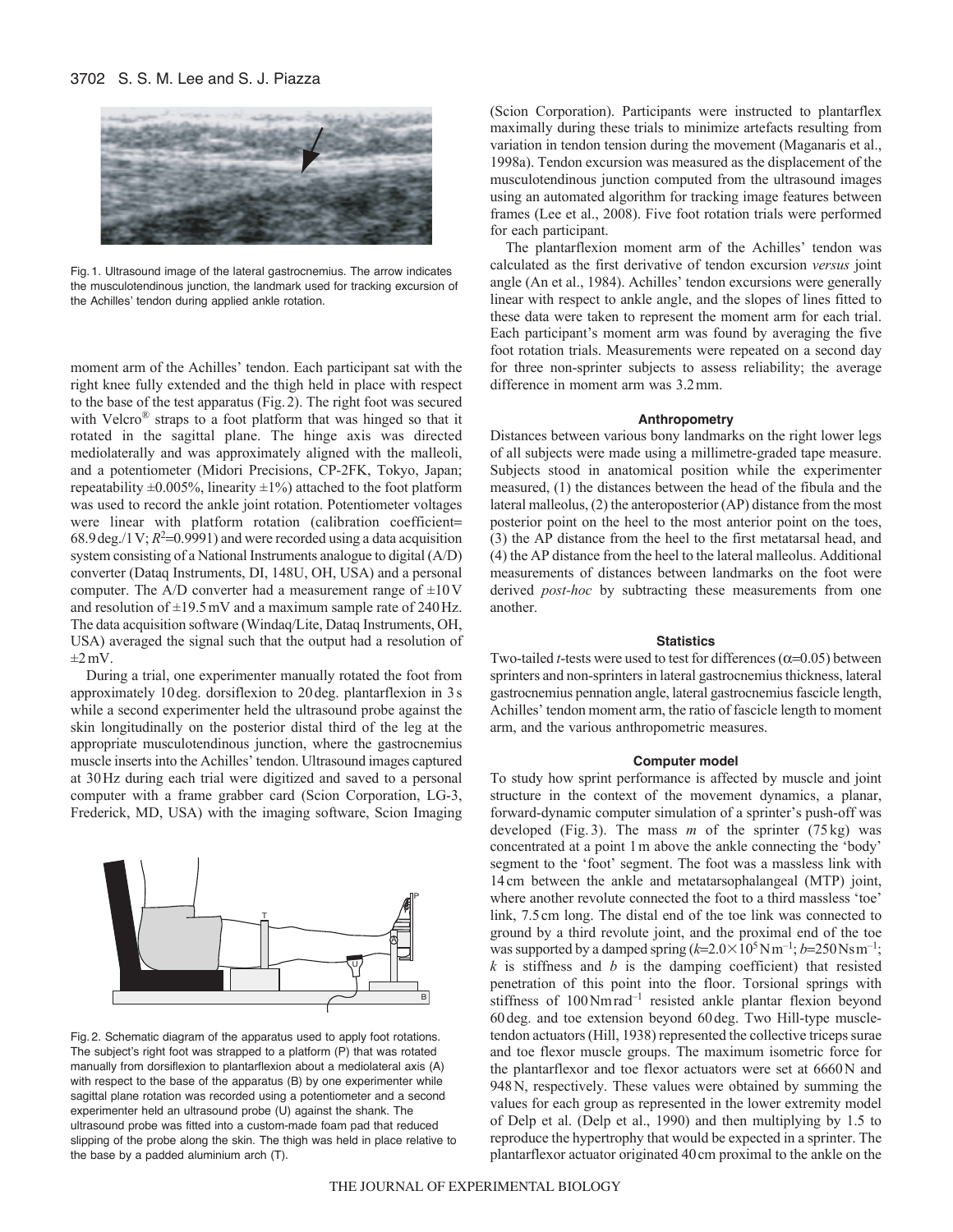

Fig. 3. Planar three-segment, three-degree-of-freedom computational model used to simulate a sprinter's push-off. The simulation began with the point mass, m, translating forward with velocity  $v_0$ =2 m s<sup>-1</sup> and ended when contact was broken at the toe (T). The proximal end of the toe segment was supported at the metatarsophalangeal joint (M) by a damped spring with stiffness *k* and the damping coefficient *b*. Excitation controls for plantarflexor (PF) and toe flexor (TF) actuators were determined using parameter optimization. The plantarflexion moment arm of the PF actuator was approximated by the distance *d* between the ankle A and the actuator's insertion on the foot segment.

body segment and inserted posterior to the ankle on the foot segment (see below), whereas the toe flexor originated 20cm proximal to the ankle, wrapped around cylindrical surfaces with radii of 15mm and 6mm at the ankle and MTP joints, and inserted 10mm distal to the MTP joint on the toe segment. Pennation angles for both muscle-tendon actuators were set at 0deg. across simulations. Optimal fibre length  $l_0$  was 4 cm for each muscle-tendon actuator and tendon slack length was chosen such that optimal fibre lengths were attained in 30deg. plantarflexion, a choice guided by the sarcomere lengths recently reported for the triceps surae and toe flexors by Ward et al. (Ward et al., 2009). Actuator tendons were compliant, with normalized force–length curves defined according to Zajac (Zajac, 1989). Muscle force was computed using a Hilltype model developed by Schutte (Schutte, 1992). The force–length and shortening force–velocity relations used were those specified by Hatze (Hatze, 1977) and Hill (Hill, 1938). The maximum shortening velocity  $v_{\text{max}}$  for each muscle actuator was set at  $10 l_0 s^{-1}$ (Zajac, 1989). The equations of motion for the system were developed and integrated using SIMM with Dynamics Pipeline (Musculographics, Inc.; Santa Rosa, CA, USA) and SD/FAST (Parametric Technology Corp.; Needham, MA, USA).

Excitation controls for the muscle-tendon actuators were determined by solving a parameter optimization problem in which the 43 parameters were the final time  $t_f$  and 21 excitation nodes for each actuator evenly spaced in time between  $t=0$  and  $t=t_f$ . Excitations for each actuator,  $u_{\text{toe flexor}}(t)$  and  $u_{\text{planarflexor}}(t)$ , were determined by linear interpolation between nodes. An objective function *J* was defined according to:

$$
J(u_{\text{toe flexor}}(t), u_{\text{plantarflexor}}(t), t_{\text{f}}) = 1000 \times
$$
  

$$
(F_V(t_{\text{f}}) / mg)^2 - (v_x(t_{\text{f}}) / v_0) - (v_0 - y(t_{\text{f}})) / L , (1)
$$

such that minimizing *J* accomplished the following: (1) ensured that the final vertical reaction force at the toe,  $F_V(t_f)$  normalized by the model weight was very close to zero; (2) maximized the horizontal velocity  $v_x$  of the mass at  $t_f$  normalized by the initial horizontal velocity  $v_0$ ; and (3) minimized the vertical drop of the mass occurring between  $t=0$  and  $t=t_f$  normalized by the length of the body link, *L*, where  $y(t_f)$  is the height of the mass at the final time and  $y_0$  is its initial height. The last of these terms was necessary to prevent the model from maximizing forward velocity at toe-off by 'diving' forward. Minimization of *J* was accomplished using a hybrid particle swarm optimization and downhill simplex method that was found to converge reliably from varied initial guesses for the parameter values.

One set of simulations of sprint push-off were conducted with *d*, the posterior distance from the ankle to insertion of the tendon, varying between 25mm and 50mm in 5mm increments while toe length was held at 75mm. The distance *d* differed from the perpendicular distance from the ankle to the plantarflexor muscle in neutral position by less than 1% and so was taken to be a reasonable approximation of the plantarflexor moment arm in that position (although *d* differed from moment arm at high plantarflexion angles). A second set of simulations was conducted with *d* fixed at 35mm while the length of the toe link was varied from 65mm to 90mm in 5mm increments. Each simulation began with the ankle in 10deg. dorsiflexion, the toes extended by 35deg., and the point mass travelling to the right at  $v_0=2 \text{ m s}^{-1}$ . For each simulation, the horizontal impulse was computed as the change in the horizontal momentum occurring over the course of the simulation. Horizontal impulse was selected as the output of interest because it represents the increase in forward velocity and the forward impulse delivered during individual steps in the acceleration phase of the sprint has been shown to correlate with overall sprint performance (Hunter et al., 2005).

## **RESULTS**

The plantarflexion moment arms of the sprinters were 25% smaller than those of non-sprinters (Table2) and this difference was highly significant ( $P<0.001$ ). Sprinters also had significantly ( $P=0.024$ ) longer fascicles than those of non-sprinters. Consequently, the mean ratio of fascicle length to plantarflexor lever arm was nearly 50% higher in sprinters than in non-sprinters ( $P<0.001$ ). No significant difference was found between the pennation angles of sprinters and those of non-sprinters  $(P=0.212)$ .

Table2. Musculoskeletal architecture parameters for the lateral gastrocnemius measured from ultrasound images

|                                  | Sprinters       | Non-sprinters | P-value |  |
|----------------------------------|-----------------|---------------|---------|--|
| LG thickness (mm)                | $15.5 + 1.9$    | $14.7 + 2.0$  | 0.330   |  |
| LG pennation angle (deg.)        | $12.8 + 1.2$    | $13.7+2.1$    | 0.212   |  |
| LG fascicle length (mm)          | $69.9 + 6.2$    | $62.7+8.3$    | 0.024   |  |
| Achilles' tendon moment arm (mm) | $31.0 \pm 3.7$  | $41.6 + 5.5$  | < 0.001 |  |
| Fascicle length: moment arm      | $2.28 \pm 0.32$ | $1.53 + 0.27$ | < 0.001 |  |

LG, lateral gastrocnemius.

Values are means ± s.d. *P*-values are for two-tailed *t*-tests for mean differences between groups.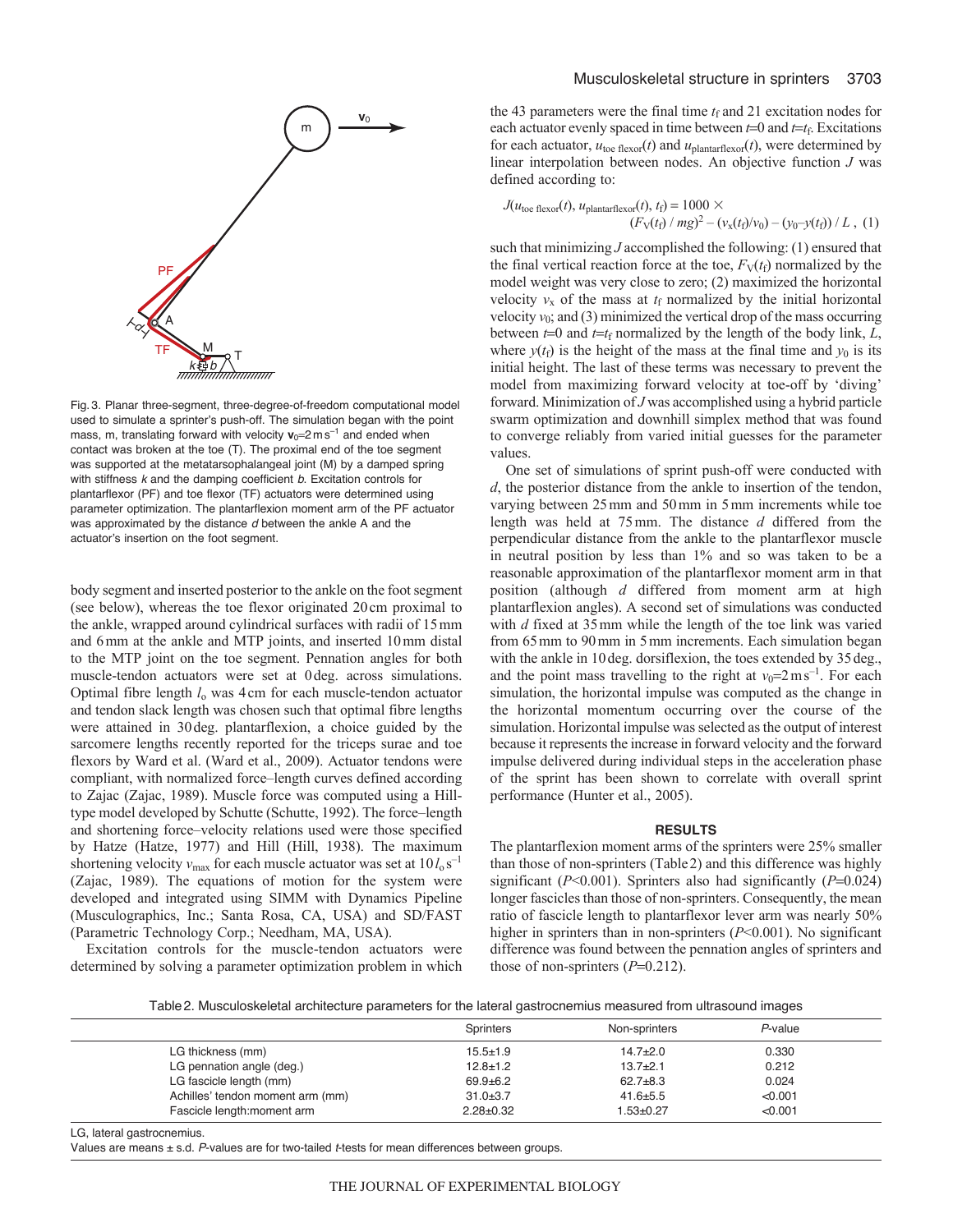

Fig. 4. Forward impulse imparted to the mass during the push-off simulations for which the plantarflexor moment arm was varied and toe length was held constant at 75 mm. Forward impulse was greatest when the moment arm was shortest.

The sprinters and non-sprinters were height-matched, resulting in no significant difference in height  $(P=0.874)$  between the groups, but two of the anthropometric measures were found to differ between groups (Table1). The mean toe length (AP distance from the first metatarsal head to the tip of the toes) of the sprinters was 9mm longer than that of the non-sprinters  $(P=0.032)$ . The length of the shank (fibular head to lateral malleolus) was 30mm shorter in sprinters  $(P=0.026)$ . All other differences in anthropometric measures were found to be non-significant (all *P*≥0.305).

The propulsive impulse imparted to the model in the computer simulations was found to depend on both plantarflexor muscle moment arm (Fig.4) and toe length (Fig.5). As plantarflexion moment arm was decreased from 50mm to 25mm, forward impulse increased by 10.9Ns (40%). As toe length was increased from 65mm to 90mm, forward impulse increased by 3.1Ns (14%).

The increases in simulated forward impulses that resulted from decreases in plantarflexor moment arm were accompanied by generally longer plantarflexor fibre lengths and slower plantarflexor shortening velocities (Fig.6). At toe-off, the plantarflexor fibre length, was 0.72 (normalized by *l*o) when the plantarflexor moment arm was 25mm, but only 0.43 *l*<sup>o</sup> when the moment arm was 50mm. Peak plantarflexor shortening velocity was 0.46  $v_{\text{max}}$  when the plantarflexor moment arm was 25mm and 0.80 **v**max when the moment arm was 50mm. Lengthening of the toes produced fibre



Fig. 5. Forward impulse imparted to the mass during the push-off simulations for which toe length was varied and toe length was held constant at 35 mm. Forward impulse was greatest when the toes were longest.



Fig. 6. Plantarflexor muscle fibre behaviour during the push-off simulations for which the plantarflexor moment arm was varied and toe length was held constant at 75 mm. Muscle fibre length (normalized by  $l_0$ ) was maintained best (top) and peak fibre shortening velocity (normalized by  $v_{max}$ ) was least (bottom) for simulations in which the moment arm was shortest.

length and velocity changes that were similar to those produced by shortening the plantarflexor moment arm, but to a much lesser degree (Fig.7). Increases in forward impulse occurring with longer toes were also attributable to longer contact times, which were 13% greater for the 90mm toes as compared with the 65mm toes. Contact time was only 6% greater for the 25mm plantarflexor moment arm than for the 50mm moment arm.

#### **DISCUSSION**

The goal of this study was to determine if the foot and ankle structure of sprinters differs from that of non-sprinters in a manner that contributes positively to forward acceleration, and thus sprint performance. Although maximal sprinting is likely to be aided by substantial plantarflexion moments, it does not appear that the generation of such moments is aided by abnormally large plantarflexor muscle moment arms. Instead, we found that these plantarflexor moment arms are 25% smaller in sprinters than in nonsprinters. We also found that sprinters have longer gastrocnemius fascicles, a finding that agrees with the results of previous studies (Abe et al., 2001; Abe et al., 2000; Kumagai et al., 2000). The longer fascicles and shorter moment arms of the sprinters combined to produce ratios of gastrocnemius fascicle length to plantarflexion moment arm that were substantially higher for sprinters. In addition, sprinters were found to have longer toes and shorter lower legs than those of non-sprinters, anthropometric differences that have not been reported previously.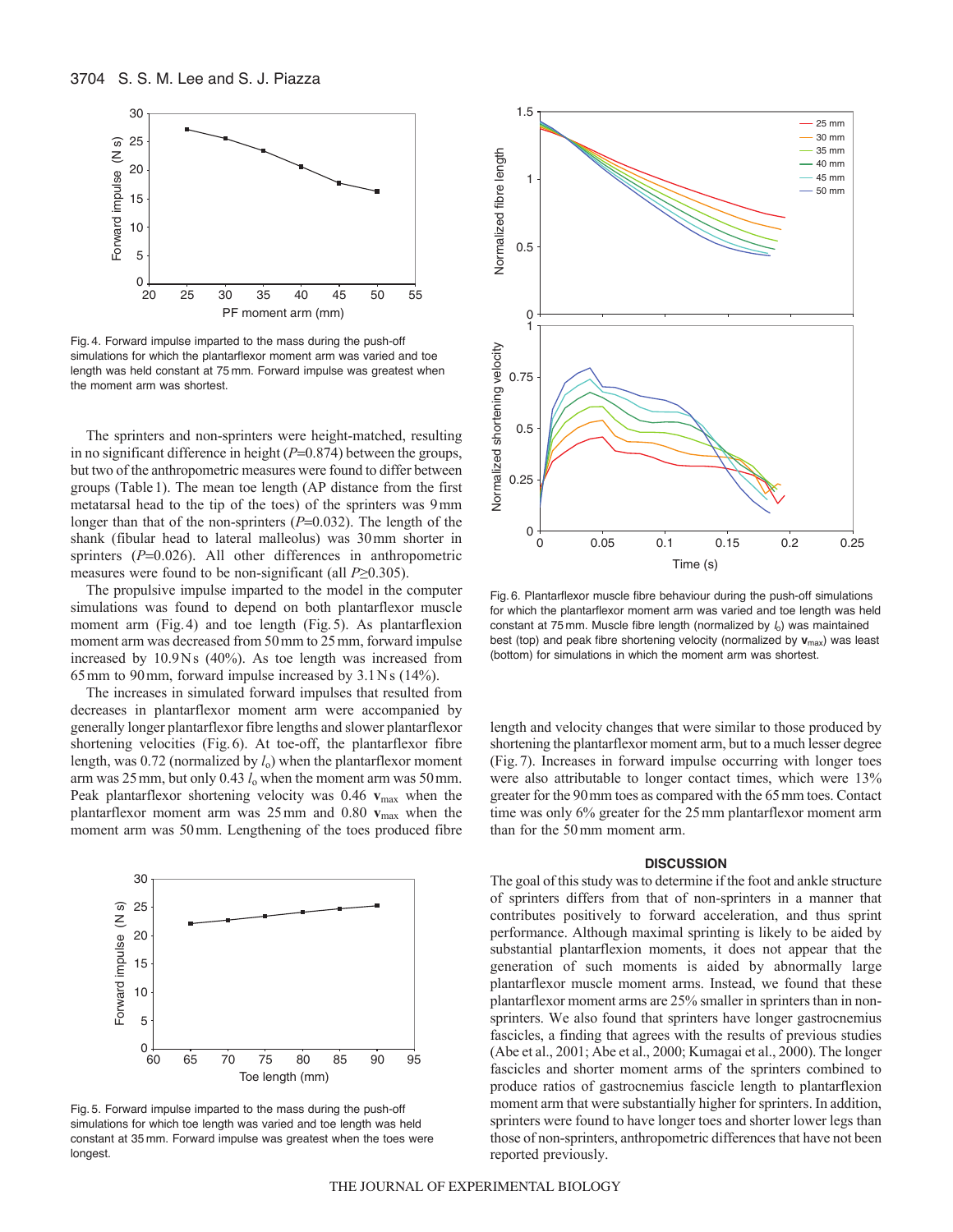

Fig. 7. Plantarflexor muscle fibre behaviour during the push-off simulations for which toe length was varied and toe length was held constant at 35 mm. Muscle fibre length (top; normalized by  $l_0$ ) was slightly greater and peak fibre shortening velocity (bottom; normalized by  $v_{max}$ ) was slightly less for simulations in which toes were longest.

The plantarflexor moment arms of the non-sprinter subjects of the present study are about 1 cm shorter than those reported previously by authors who measured moment arms *in vivo* using MRI [magnetic resonance imaging (Maganaris et al., 1998a; Rosager et al., 2002; Rugg et al., 1990)]. This difference between Achilles' tendon moment arms computed from ultrasound images of tendon excursion and moment arms obtained from MRI scans has been documented previously by Maganaris et al. (Maganaris et al., 2000). The authors of that study attributed the disagreement between the two methods to differences in the fundamental assumptions of each method: when using MRI it is assumed that the centre of rotation between the calcaneus and talus is accurately located using the Reuleaux method, whereas the use of ultrasound assumes that tendon excursion may be measured accurately. While acknowledging that there is no 'gold standard' for moment arm measurement, the authors did advocate that a scaling factor of 1.22–1.27 be applied to Achilles' tendon moment arms measured using ultrasound to obtain corresponding moment arms measured using MRI. If we scale the mean value obtained for our non-sprinter subjects (41.6mm), for the sake of comparison, we obtain a scaled moment arm of 51.8mm, a value that is highly consistent with previously-reported MRI-based measurements.

The results of this study have implications for the manner in which sprint performance depends upon muscle structure as well as composition. While maximum muscle shortening velocity may be attributed in part to biochemical properties (Bodine et al., 1982; Sacks and Roy, 1982; Spector et al., 1980), muscle architecture may be a determinant that is at least as important (Burkholder et al., 1994; Sacks and Roy, 1982). In the present study, it was found that the muscle fascicles of the lateral gastrocnemius are longer in sprinters than in non-sprinters a finding previously made by Abe et al. (Abe et al., 2001; Abe et al., 2000). Longer fascicles may improve sprint performance; gastrocnemius fascicle length (Abe et al., 2001) is negatively correlated with 100m race times in elite sprinters (Abe et al., 2000). The lateral gastrocnemius pennation angles found for sprinter and non-sprinter subjects in the present study are similar to the values measured by Abe et al. but significant differences in pennation between these groups were not found in that study or in ours (Abe et al., 2000).

Although we did not measure optimal fibre lengths, the moment arms and fascicle lengths we found suggest that sprinters achieve rapid acceleration using relatively short plantarflexor moment arms that do not scale with muscle fibre length. The short moment arms reduce the mechanical advantage of the plantarflexors, but in combination with long fibre lengths they should also enhance muscle force generation during contractions performed at high shortening velocities. Computer simulations of isokinetic plantarflexion exercises have suggested that Achilles' tendon moment arms at the smaller end of the range typically seen in humans produce higher joint moments and increased power output (Nagano and Komura, 2003). It has also been suggested that there is a relationship between the mechanical advantage of a muscle and its proportion of type II muscle fibres (Gandevia and Mahutte, 1980) since muscles with small moment arms must develop large forces, and fast motor units can develop more tension than slower ones (Garnett et al., 1978).

To our knowledge, the present study is the first investigation of plantarflexor moment arms in sprinters, although such measurements have been made in distance runners. Achilles' tendon moment arm has recently been shown to inversely correlate with the cost of locomotion in distance runners, perhaps because short moment arms require greater muscle force and thus promote elastic energy storage in tendons (Scholz et al., 2008). Aramptazis et al. did not directly report gastrocnemius moment arms of distance runners of varying abilities, but did state that no differences existed in the ratios of tendon and aponeurosis elongation to joint rotation, which is equivalent to moment arm (Arampatzis et al., 2006). Rosager et al. reported no differences between the Achilles' tendon moment arms of high-mileage distance runners and non-runners (Rosager et al., 2002).

Longer toes may enhance forward acceleration through multiple mechanisms. Carrier et al. suggested that the increase in the 'gear ratio' of the lever arm of the GRF to the lever arm of the Achilles' tendon that occurs as the centre of pressure progresses anteriorly during stance would produce higher plantarflexor forces because of favourable force–velocity behaviour (Carrier et al., 1994). The simulation results of the present study show that longer toes, which also effectively increase the gear ratio, may have such an effect on plantarflexor force. Longer toes also were found to increase contact time in the simulations, which would permit more time for acceleration of the centre of mass during the first phase of a sprint race. A recent study by Rolian et al. showed that the work done by the toe flexors of distance runners correlated with toe length, suggesting that short toes are more energetically economical and thus favourable for distance running (Rolian et al., 2009). Noting that the toes of primitive hominins were longer than those of modern humans, the authors proposed that short toes have been selected for because of evolutionary pressure for efficient distance running. In our simulations longer toes did result in more muscle work being done, but most of this was attributable to the plantarflexors. Although avoiding additional muscle work might be viewed as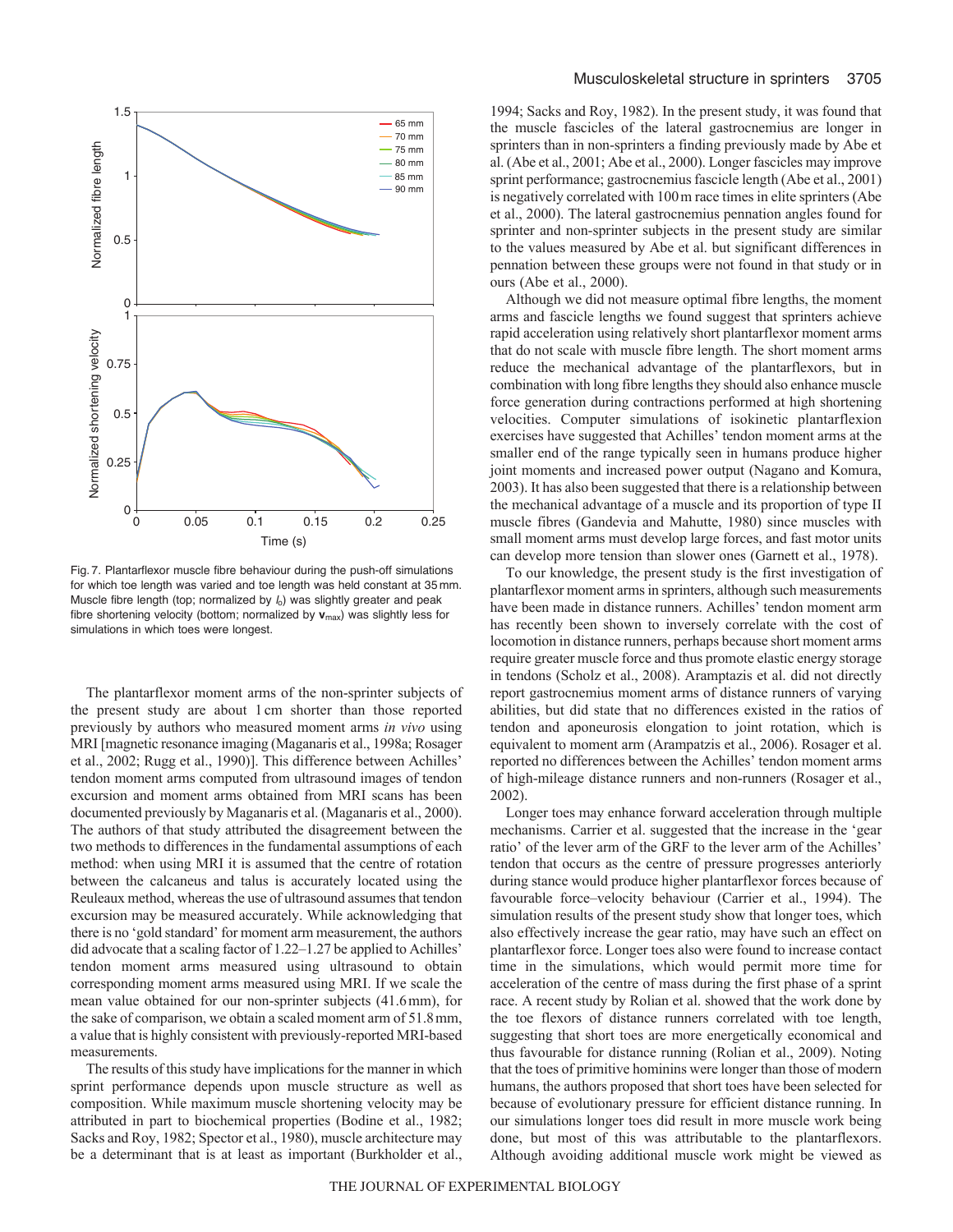inefficient for a distance runner travelling at a constant velocity, it appears to be useful to an accelerating sprinter. The fact that the toes of modern humans are considerably shorter than our ape relatives and fossil ancestors suggests that the need for endurance and economy may have outweighed the need for rapid accelerations in our ancestors.

A small Achilles' tendon moment arm may enhance sprint performance by enhancing muscle force generation, but this determination should be made with reference to the movement dynamics of the task. The rate of ankle joint rotation partially determines plantarflexor force through force–velocity effects, but the rate of joint rotation will itself be determined in part by plantarflexor moments. Although the sprint start does require large plantarflexor power generation (Johnson and Buckley, 2001) and the positive work done by the plantarflexors has been shown to be highly correlated with stride length and stride frequency (Ae et al., 1985), it appears that this is achieved by sacrificing mechanical advantage in favour of an arrangement that reduces sarcomere shortening velocity and better maintains sarcomere length during rapid plantarflexion. Longer toes raise the gear ratio (Carrier et al., 1994) by increasing the numerator (lever arm of the GRF), but a smaller plantarflexor moment arm will have the same effect, by decreasing the denominator. Investigations of muscle moment arms in fast-running animals such as the racing greyhound (Williams et al., 2008) revealed that the latissimus dorsi, which has a propulsive role during sprinting, has a high muscle fibre length to moment arm ratio similar to the high fascicle length to moment arm ratios we observed in sprinters. The authors suggested that this high ratio allows generation of large torques over a wide range of motion at fast joint angular velocities. Smith et al. suggested that the role played by small moment arms of the ankle muscles of ostriches in increasing joint angular velocity may be more important than increasing moment with a large moment arm during sprinting (Smith et al., 2007). Effective mechanical advantage, the ratio of the extensor muscle moment arm to the moment arm of the GRF, has been found to not be influenced by increasing running speed, across cursorial animals (Biewener, 1989). However, the effective mechanical advantage did scale with increased body mass across species, which may explain the ability of animals to reduce the mass-specific force of the muscles as body mass increases. Muscle-powered accelerations such as those in frog jumping can also be influenced by the effective mechanical advantage (Roberts and Marsh, 2003). Roberts and Marsh demonstrated that frogs have poor mechanical advantage early in jumping that improves during the movement. This enhances the elastic storage and release of energy, which improves jumping performance, similar to the mechanism of increased elastic energy storage following from short plantarflexor moment arms in distance runners proposed by Scholz et al. (Scholz et al., 2008).

It is unknown to what degree the differences in muscle and joint architecture between the sprinter and non-sprinter subjects may be attributed to sprint training. The longer muscle fascicles found in sprinter subjects are likely to represent a normal adaptive response similar to that demonstrated in animal models in which sarcomere number increases as a result of training (Ashmore and Summers, 1981; Lynn et al., 1998; Williams and Goldspink, 1978). In humans, differences in muscular architecture as a result of training have been observed by Kearns et al. who reported larger leg muscles and longer fascicle length in the dominant legs of junior soccer players (Kearns et al., 2001). Abe found no differences between the lateral gastrocnemius fascicle lengths of athletes and their monozygous non-athlete twins (Abe, 2002), but did observe differences in medial gastrocnemius fascicle length. Although there is evidence for fascicle lengths changing in response to training, adaptations that alter moment arms would require modification of bony geometry or tendon insertion migration that has not been established as yet. Such responses to endurance running have been investigated but not observed to occur in sheep (Zumwalt, 2006). If sprinters' short moment arms are attributable to immutable skeletal characteristics, this would support the coaches' adage that, 'The sprinter is born not made' (Bannister, 1994).

Certain limitations were associated with the data collection in the present study. The rotation axis of the apparatus we used was aligned with the mediolateral axis and located such that it passed approximately through the malleoli. Although this approach is consistent with the practices of previous investigators who made measurements of plantarflexor moment arms (Maganaris et al., 1998b; Rosager et al., 2002), it is important to acknowledge the multiplanar nature of natural ankle complex rotations. Different moment arms might have been measured if supination–pronation (i.e. a combination of plantarflexion–dorsiflexion and inversion– eversion) had been imposed or if ankle angle had been quantified differently. It is also important to note that the fascicle lengths we measured may not be indicative of muscle fibre lengths as fibres may not span the entire length of a fascicle (Hijikata and Ishikawa, 1997), fascicle paths may not be well approximated by straight lines in the plane of the ultrasound image, and fibre thickness effects were not accounted for. In addition, we measured architectural parameters for only one of the triceps surae, the lateral gastrocnemius. Because we did not count sarcomeres, we cannot draw conclusions about the optimal fibre lengths of the subjects in this study. In addition, it has been shown that a more elastic tendon allows muscle fibres to shorten more slowly, yielding higher force generation (Bobbert, 2001; Hof, 1998; Roberts, 2002) and perhaps influencing measurements of tendon excursion. However, Kubo et al. reported that the compliance of the tendon of the medial gastrocnemius at high force was similar between sprinters and nonsprinters (Kubo et al., 2000). It is also important to note that sprinting ability depends upon many factors not considered in our experimental study or varied in our simulation, including training methods and muscle composition.

The three-degree-of-freedom simulation of sprint push-off employed the simplest possible model that would be useful for investigating the effects of varied plantarflexor moment arm and toe length. Its planar nature and lack of hip and knee joints made it ill-suited for examination of the effects of foot rotation and the potential benefits of the shorter lower legs that we measured in sprinters. A more complex model of the foot–ground interaction and fewer assumptions regarding the force-generating capacities of the muscle–tendon actuators would also be desirable. Sensitivity studies were performed to determine the influence of plantarflexor tendon compliance, forefoot length (ankle to MTP), ankle angle at which optimal fibre length was attained, and initial forward velocity **v**0. Neither changing the slope of the linear portion of the tendon force–length curve by 50%, forefoot length by 2cm, nor the critical ankle angle by 20 deg. altered the general character of the relationships shown in Figs4 and 5. Doubling the initial forward velocity to  $4.0 \text{ m s}^{-1}$ , however, greatly reduced forward impulse magnitude and the influences of both plantarflexor moment arm and toe length on forward impulse. These differences occurred because of decreased contact time and increased plantarflexion velocity. Muscle forces were thus reduced and also had less time to influence forward acceleration.

The experimental and computational modelling results of the present study provide insight into the determinants of muscle